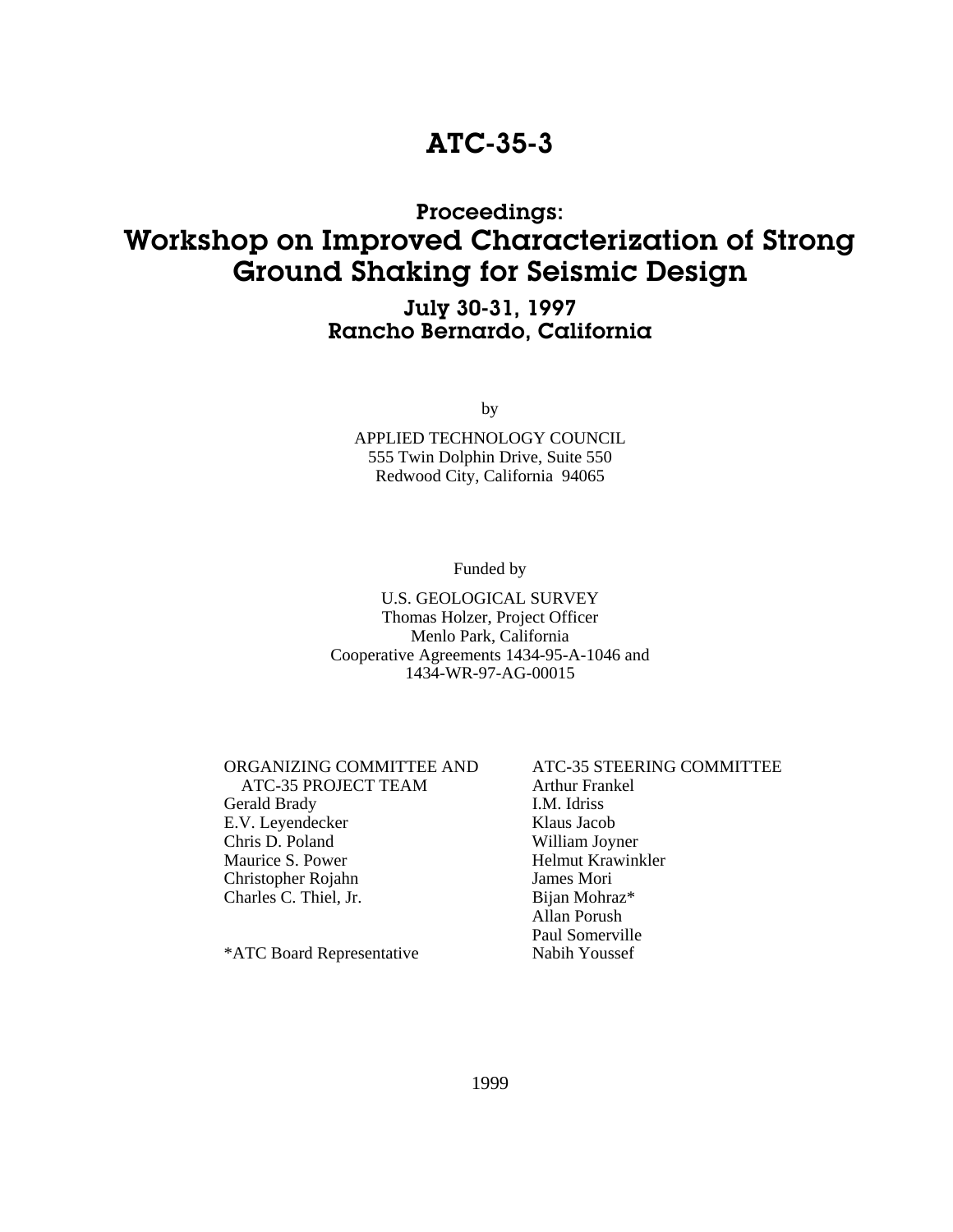# Preface

The ATC-35 *Workshop on Improved Characterization of Strong Ground Shaking for Seismic Design*, held in Rancho Bernardo, California on July 30 and 31, 1997, was sponsored by the U.S. Geological Survey (USGS) under the auspices of the ATC-35 Project. The ATC-35 Project has the objective of enhancing the transfer of USGS earth science research results into engineering practice. The 2-day workshop was held as one of the initial activities of the Ground Motion Initiative (GMI) component of the ATC-35 Project, which is focused on identifying needs and developing improved representations of earthquake ground motion for use in seismic design practice, including codes.

The workshop culminated a year-long planning process to identify the principal needs of engineers for improved ground motion representation and the projects that promise to meet those needs. Initially, a broad range of multi-disciplinary input was obtained from the seismic engineering and earth science professions at large in response to a Call for Input issued by the ATC-35 Project in 1996. In May 1997, a meeting prior to the workshop was held to focus on the special needs for improved ground motion representation in codes, regulations and guidelines, for buildings, bridges and other structures. Attendees at this meeting were active in the development of seismic codes, regulations and guidelines, for buildings and bridges.

The workshop in July, 1997 built on the results of the previous activities and developed a list of initial high-priority projects to improve ground motion representation in engineering practice. A brief prospectus for each of the projects was developed and all are presented in these Proceedings. The list of each project and its prospectus provides a starting point for initiating specific projects subject to availability of funding.

The Applied Technology Council gratefully acknowledges the many individuals who contributed to the workshop and its planning process. These individuals include: the numerous professionals who responded to the ATC-35 GMI Call for Input; the participants who attended the pre-workshop meeting of code development representatives; workshop participants; the ATC-35 Steering Committee; and the ATC-35 Project Team, who also functioned as the organizing committee for the various GMI planning activities. These individuals and their affiliations are listed in Appendices A, C, and D.

ATC also gratefully acknowledges the input and support of the USGS Project Officer, Thomas Holzer.

Christopher Rojahn ATC Executive Director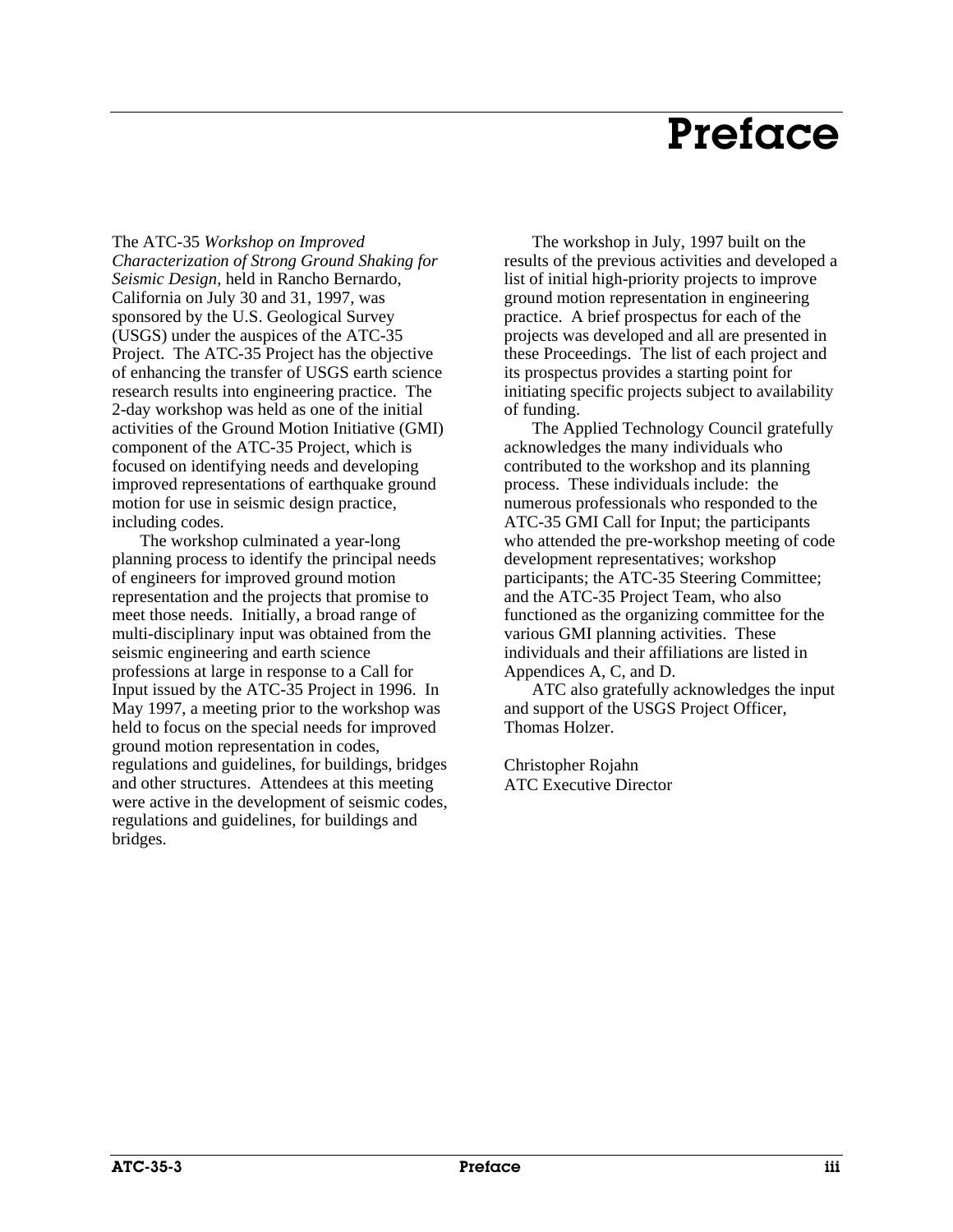# **Contents**

|    | 1.1                                                                                    |                                                                          |    |  |  |  |
|----|----------------------------------------------------------------------------------------|--------------------------------------------------------------------------|----|--|--|--|
| 2. |                                                                                        |                                                                          |    |  |  |  |
|    | 2.1                                                                                    |                                                                          |    |  |  |  |
|    | 2.2                                                                                    |                                                                          |    |  |  |  |
| 3. | Vision Paper 1: Future Characterizations of Ground Motion for Design (An Engineer's    |                                                                          |    |  |  |  |
|    |                                                                                        |                                                                          |    |  |  |  |
|    | 3.1                                                                                    |                                                                          |    |  |  |  |
|    | 3.2                                                                                    |                                                                          |    |  |  |  |
|    |                                                                                        | 3.2.1<br>3.2.2                                                           |    |  |  |  |
|    | 3.3                                                                                    |                                                                          |    |  |  |  |
|    |                                                                                        | 3.3.1                                                                    |    |  |  |  |
|    |                                                                                        | 3.3.2                                                                    |    |  |  |  |
|    | 3.4                                                                                    |                                                                          |    |  |  |  |
|    |                                                                                        | 3.4.1                                                                    |    |  |  |  |
|    | 3.5                                                                                    |                                                                          |    |  |  |  |
|    |                                                                                        | 3.5.1                                                                    |    |  |  |  |
|    |                                                                                        | 3.5.2                                                                    |    |  |  |  |
|    | 3.6                                                                                    |                                                                          |    |  |  |  |
| 4. | Vision Paper 2: What Seismology May be Able to Bring to Future Codes (A Seismologist's |                                                                          |    |  |  |  |
|    |                                                                                        |                                                                          |    |  |  |  |
|    | 4.1                                                                                    |                                                                          |    |  |  |  |
|    | 4.2                                                                                    |                                                                          |    |  |  |  |
|    | 4.3                                                                                    |                                                                          |    |  |  |  |
|    | 4.4<br>4.5                                                                             | On-Demand Customized Deaggregated Hazard Matrices and Time Histories  24 |    |  |  |  |
|    |                                                                                        | 4.5.1                                                                    |    |  |  |  |
|    | 4.6                                                                                    |                                                                          |    |  |  |  |
|    |                                                                                        | 4.6.1                                                                    |    |  |  |  |
|    |                                                                                        | 4.6.2                                                                    |    |  |  |  |
|    |                                                                                        | 4.6.3                                                                    | 28 |  |  |  |
|    |                                                                                        | 4.6.4                                                                    | 28 |  |  |  |
|    |                                                                                        | 4.6.5                                                                    |    |  |  |  |
|    |                                                                                        | 4.6.6                                                                    |    |  |  |  |
|    | 4.7                                                                                    |                                                                          |    |  |  |  |
|    | 4.8                                                                                    |                                                                          |    |  |  |  |